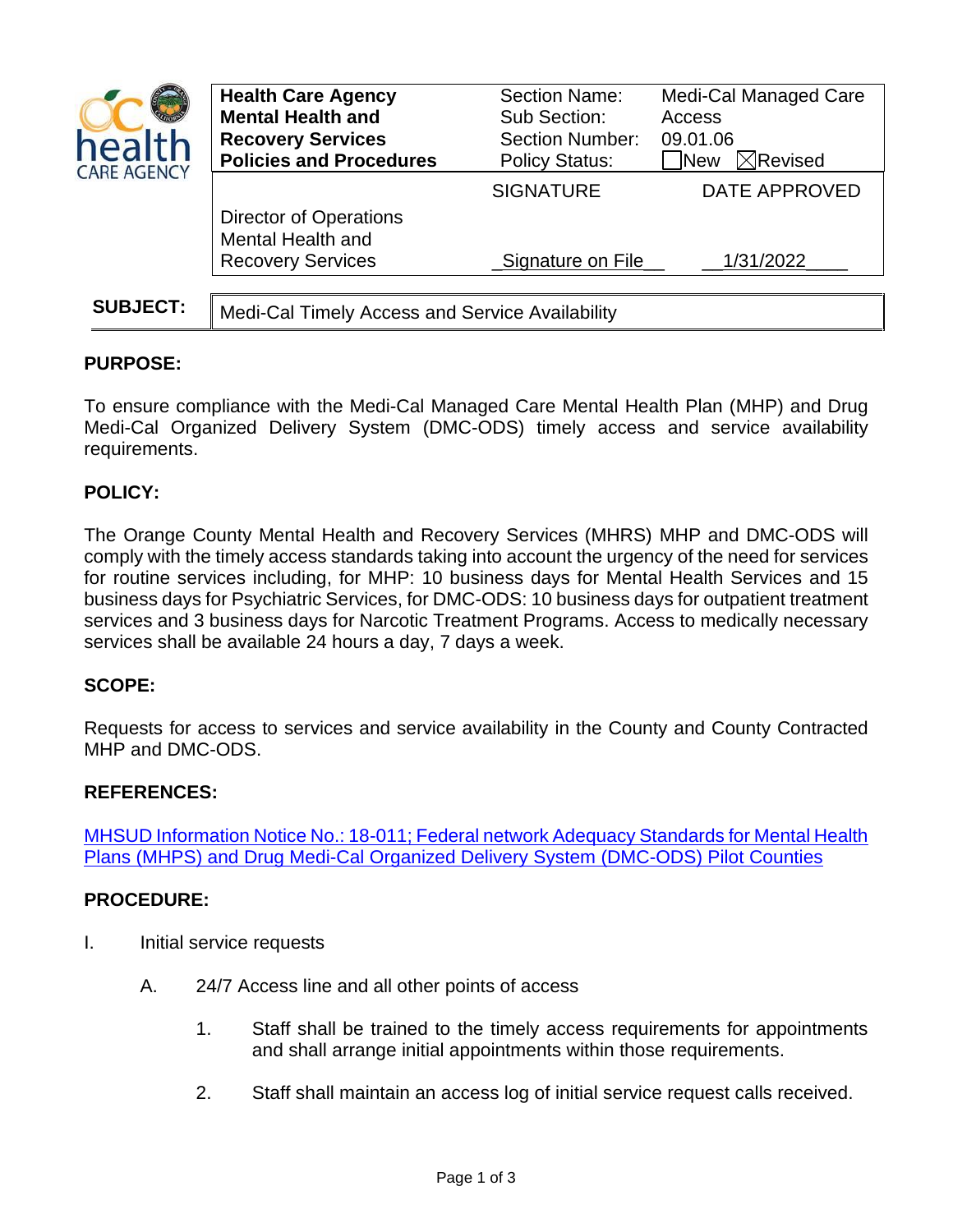- 3. If access standards are not met, staff shall issue a Timely Access Notice-Notice of Adverse Benefit Determination (NOABD) and required three enclosures.
- II. Continuing service requests
	- A. 24/7 Access Line
		- 1. During normal business hours, the 24/7 Access Line staff shall assess for emergency and if none, refer the beneficiary back to their provider, offering assistance in making the call if needed, and verifying the beneficiary's current contact information.
		- 2. After hours, the 24/7 Access Line staff shall assess for emergency and if none, refer the beneficiary back to their provider, and verify the beneficiary's current contact information. If the beneficiary needs help contacting the provider, the 24/7 line staff will call the beneficiary back the next day and help the beneficiary link to the provider.
			- a) If an emergency exists, 24/7 Access Line staff shall triage the call and contact emergency services at the Crisis Assessment Team (CAT) for prompt intervention.
	- B. All service providers are trained to the timely access requirements. The timely access requirements apply to all service requests, including those requests from beneficiaries who are in ongoing services. All service points receiving appointment requests shall arrange appointments within those requirements. The following exception and process below applies for the MHP only.
		- 1. The applicable mental health services appointment time standards may be extended if the referring or treating provider, or the health professional providing triage or screening services, as applicable, acting within the scope of his or her practice and consistent with professionally recognized standards of practice, has determined *and noted in the beneficiary's record* that a longer waiting time will not have a detrimental impact on the health of the beneficiary. In addition, periodic office visits to monitor and treat mental health conditions may be scheduled in advance consistent with professionally recognized standards of practice as determined by the treating licensed mental health provider acting within the scope of his or her practice.
- III. Monitoring
	- A. All access points shall maintain an access log for all initial requests for services for the County and County Contracted MHP and DMC-ODS.
		- 1. Service request appointments shall be entered into the Access log field in the Integrated Record Information System (IRIS) by all County and County